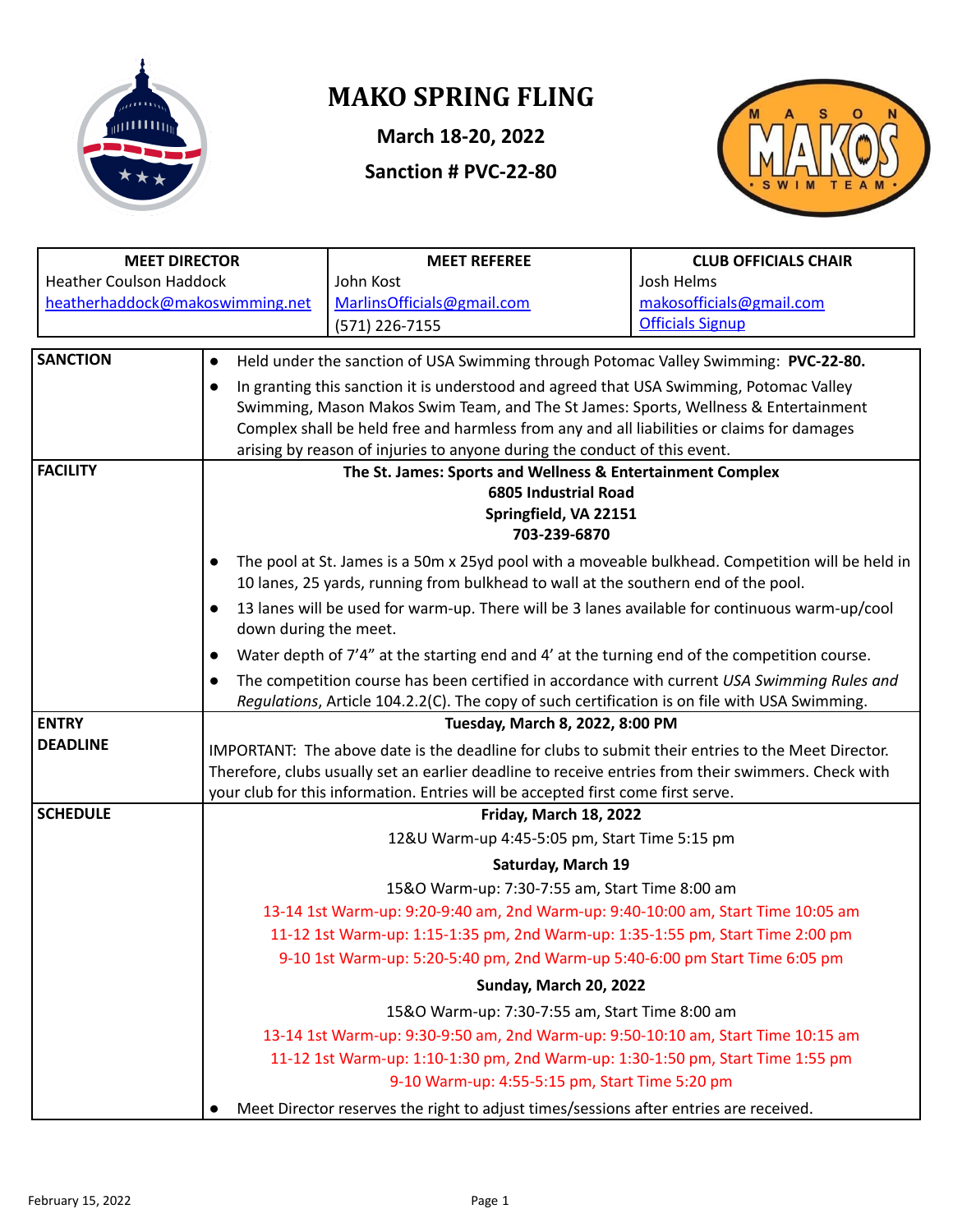| <b>ELIGIBILITY</b> | Open to all registered Potomac Valley Swimmers.                                                                                                                                                 |
|--------------------|-------------------------------------------------------------------------------------------------------------------------------------------------------------------------------------------------|
|                    | No swimmer will be permitted to compete in the meet unless the swimmer is registered as an<br>athlete member of USA Swimming as provided in USA Swimming Rules and Regulations, Article<br>302. |
| <b>DISABILITY</b>  | PVS and host clubs along with their meet directors are committed to the Inclusion Policy as                                                                                                     |
| <b>SWIMMERS</b>    | adopted by the PVS BOD. Athletes with a disability are welcomed and are asked to provide                                                                                                        |
|                    | advance notice of desired accommodations to the Meet Director. The athlete (or athlete's coach)                                                                                                 |
|                    | is also responsible for notifying the session referee of any disability prior to competition.                                                                                                   |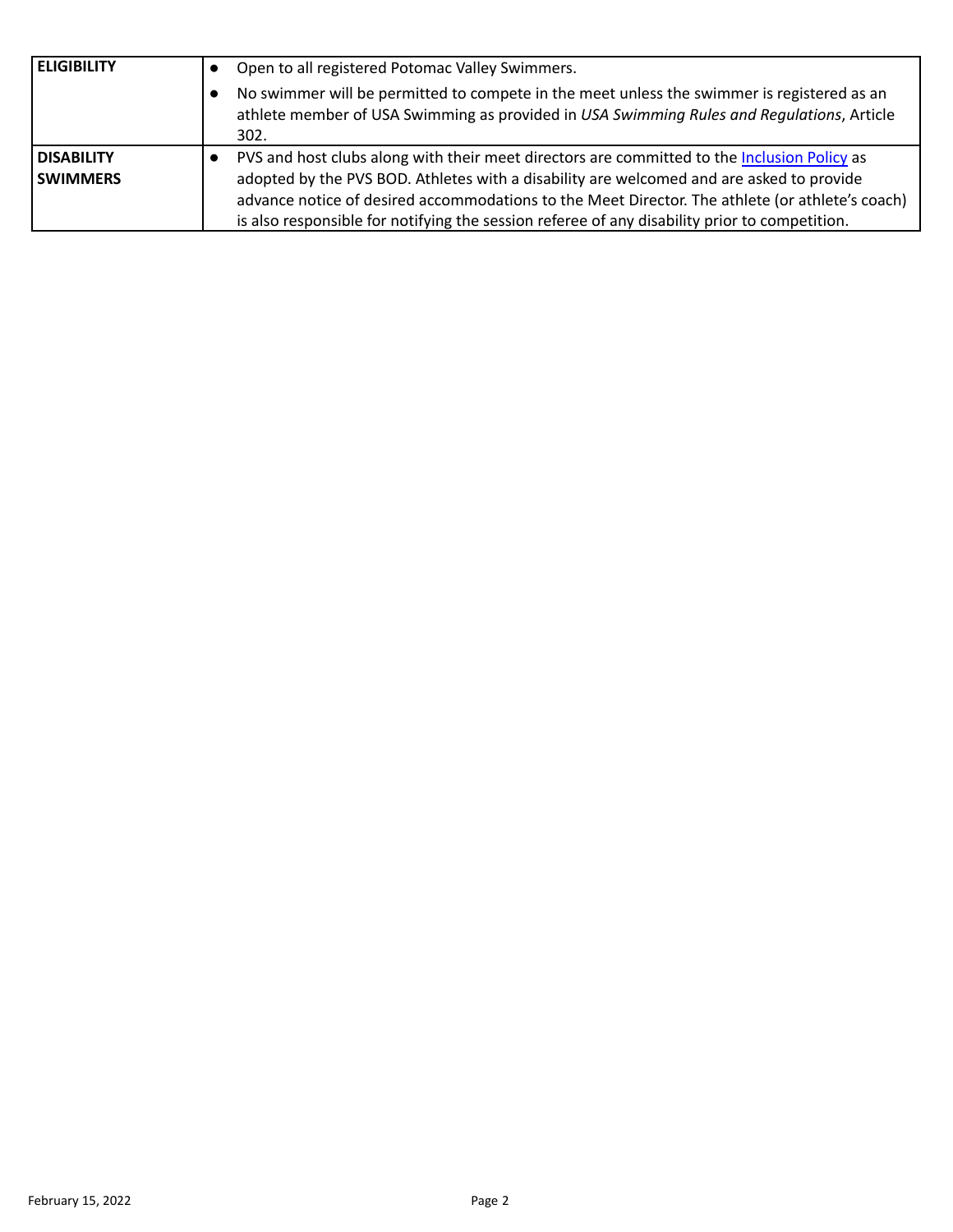| <b>TIMING SYSTEM</b>              | Automatic timing (touchpads primary) will be used for 11-12, 13-14& 15&O sessions.<br>$\bullet$                                                                                                                                                                                                                                                                                                                                                                                                                                                                                                                                                                                                                                                                                                               |
|-----------------------------------|---------------------------------------------------------------------------------------------------------------------------------------------------------------------------------------------------------------------------------------------------------------------------------------------------------------------------------------------------------------------------------------------------------------------------------------------------------------------------------------------------------------------------------------------------------------------------------------------------------------------------------------------------------------------------------------------------------------------------------------------------------------------------------------------------------------|
|                                   | Semi-automatic timing (buttons primary) will be used for 10&U sessions.                                                                                                                                                                                                                                                                                                                                                                                                                                                                                                                                                                                                                                                                                                                                       |
| COVID-19<br><b>CONSIDERATIONS</b> | An inherent risk of exposure to COVID-19 exists in any public place where people are present.<br>$\bullet$<br>COVID-19 is a contagious disease that can lead to severe illness and death. According to the<br>Centers for Disease Control and Prevention, senior citizens and individuals with underlying<br>medical conditions are especially vulnerable.                                                                                                                                                                                                                                                                                                                                                                                                                                                    |
|                                   | USA Swimming, Inc., cannot prevent you (or your child(ren)) from becoming exposed to,<br>$\bullet$<br>contracting, or spreading COVID-19 while participating in USA Swimming sanctioned events. It is<br>not possible to prevent against the presence of the disease. Therefore, if you choose to<br>participate in a USA Swimming sanctioned event, you may be exposing yourself to and/or<br>increasing your risk of contracting or spreading COVID-19.                                                                                                                                                                                                                                                                                                                                                     |
|                                   | BY ATTENDING OR PARTICIPATING IN THIS COMPETITION, YOU VOLUNTARILY ASSUME ALL RISKS<br>$\bullet$<br>ASSOCIATED WITH EXPOSURE TO COVID-19 AND FOREVER RELEASE AND HOLD HARMLESS USA<br>SWIMMING, POTOMAC VALLEY SWIMMING, MASON MAKOS SWIM TEAM AND THE ST. JAMES:<br>SPORTS WELLNESS & ENTERTAINMENT COMPLEX AND EACH OF THEIR OFFICERS, DIRECTORS,<br>AGENTS, EMPLOYEES OR OTHER REPRESENTATIVES FROM ANY LIABILITY OR CLAIMS INCLUDING<br>FOR PERSONAL INJURIES, DEATH, DISEASE OR PROPERTY LOSSES, OR ANY OTHER LOSS,<br>INCLUDING BUT NOT LIMITED TO CLAIMS OF NEGLIGENCE AND GIVE UP ANY CLAIMS YOU MAY<br>HAVE TO SEEK DAMAGES, WHETHER KNOWN OR UNKNOWN, FORESEEN OR UNFORESEEN, IN<br>CONNECTION WITH EXPOSURE, INFECTION, AND/OR SPREAD OF COVID-19 RELATED TO<br>PARTICIPATION IN THIS COMPETITION. |
|                                   | We have taken enhanced health and safety measures for all attending this meet, however we<br>cannot guarantee that you will not become infected with COVID-19. All attending this meet must<br>follow all posted instructions while in attendance. An inherent risk of exposure to COVID-19 exists<br>in any public place where people are present. By attending this meet, you acknowledge the<br>contagious nature of COVID-19 and voluntarily assume all risks related to exposure to COVID-19.                                                                                                                                                                                                                                                                                                            |
|                                   | By choosing to attend this meet you agree to comply with all health and safety mandates and<br>$\bullet$<br>guidelines of USA Swimming, Potomac Valley Swimming, the Commonwealth of Virginia and<br>Fairfax County.                                                                                                                                                                                                                                                                                                                                                                                                                                                                                                                                                                                          |
| COVID-19<br><b>PROTOCOLS</b>      | Before signing up your young swimmer, please consider that they can manage themselves for<br>the duration of the meet with just their swim coach overseeing them, including being able to<br>visit the bathroom independently.                                                                                                                                                                                                                                                                                                                                                                                                                                                                                                                                                                                |
|                                   | Each session will be limited to 350 swimmers.<br>$\bullet$                                                                                                                                                                                                                                                                                                                                                                                                                                                                                                                                                                                                                                                                                                                                                    |
|                                   | Athletes should arrive and depart in their suits if possible.                                                                                                                                                                                                                                                                                                                                                                                                                                                                                                                                                                                                                                                                                                                                                 |
|                                   | Locker room use should be minimized.<br>$\bullet$                                                                                                                                                                                                                                                                                                                                                                                                                                                                                                                                                                                                                                                                                                                                                             |
|                                   | No one with symptoms of COVID-19 is permitted in the facility.<br>$\bullet$                                                                                                                                                                                                                                                                                                                                                                                                                                                                                                                                                                                                                                                                                                                                   |
|                                   | All attendees (athletes, coaches, officials, and volunteers) must wear a mask to enter the facility<br>$\bullet$<br>and throughout the facility, with the exception of athletes when competing or warming<br>up/cooling down.                                                                                                                                                                                                                                                                                                                                                                                                                                                                                                                                                                                 |
|                                   | Spectators are not permitted. The competition will be live streamed on the MAKO Facebook<br>$\bullet$<br>page.                                                                                                                                                                                                                                                                                                                                                                                                                                                                                                                                                                                                                                                                                                |
| <b>RULES</b>                      | Current USA Swimming rules shall govern this meet.<br>$\bullet$                                                                                                                                                                                                                                                                                                                                                                                                                                                                                                                                                                                                                                                                                                                                               |
|                                   | All applicable adults participating in or associated with this meet acknowledge that they are<br>$\bullet$<br>subject to the provisions of the USA Swimming Minor Athlete Abuse Prevention Policy<br>("MAAPP"), and that they understand that compliance with the MAAPP policy is a condition of<br>participation in the conduct of this competition.                                                                                                                                                                                                                                                                                                                                                                                                                                                         |
|                                   | No on-deck USA Swimming registration is permitted.<br>$\bullet$                                                                                                                                                                                                                                                                                                                                                                                                                                                                                                                                                                                                                                                                                                                                               |
|                                   | In compliance with USA Swimming Rules and Regulations, the use of audio or visual recording<br>$\bullet$<br>devices, including a cell phone is not permitted in the changing areas, rest rooms, or locker<br>rooms. Per PVS policy, the use of equipment capable of taking pictures (e.g., cell phones,                                                                                                                                                                                                                                                                                                                                                                                                                                                                                                       |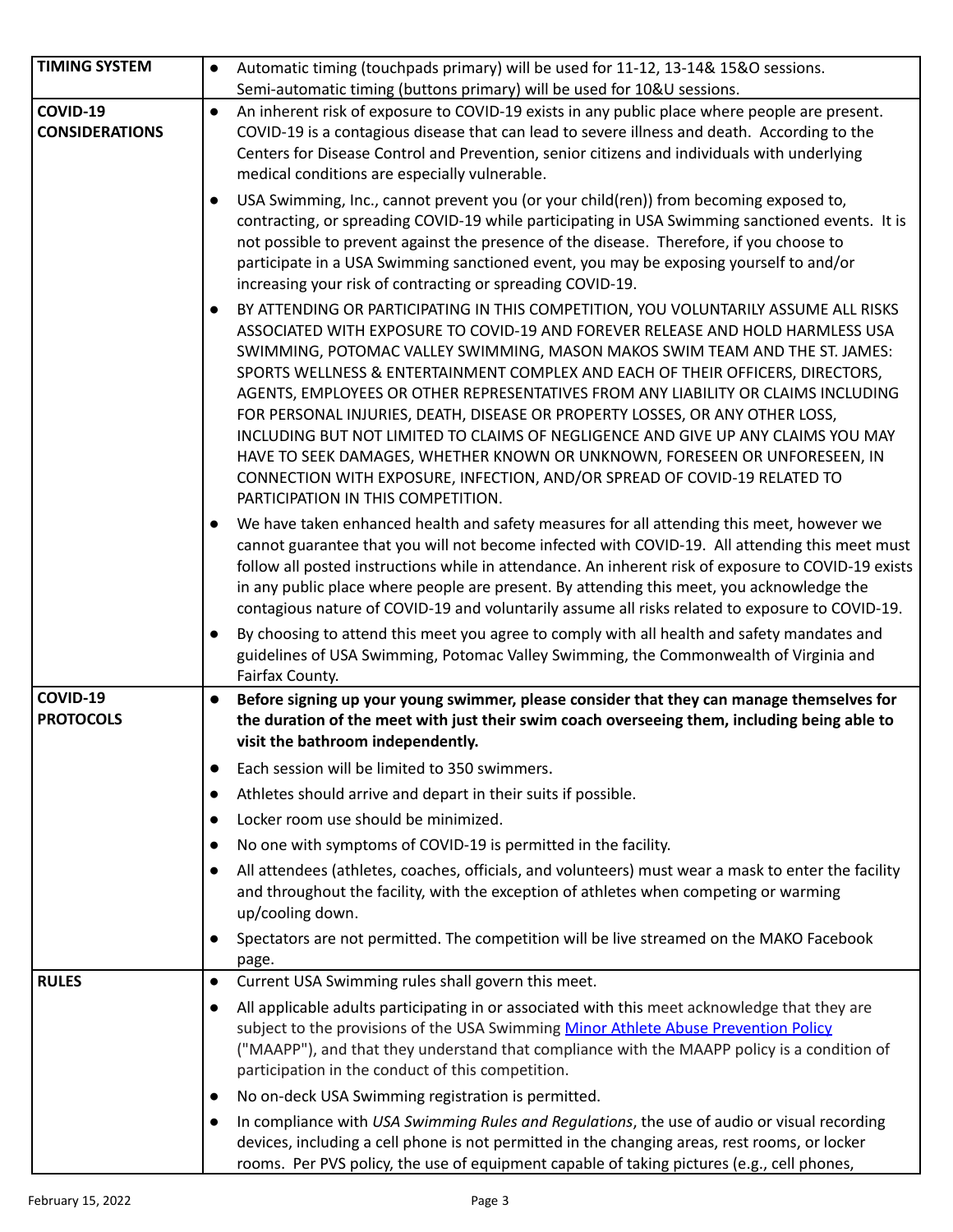|                            | cameras, etc.) is banned from behind the starting blocks during the entire meet, including warm                                                                                                             |
|----------------------------|-------------------------------------------------------------------------------------------------------------------------------------------------------------------------------------------------------------|
|                            | up, competition and cool down periods.                                                                                                                                                                      |
|                            | Deck changes are prohibited.<br>$\bullet$                                                                                                                                                                   |
|                            | Any swimmer entered in the meet must be certified by a USA Swimming member coach as being<br>$\bullet$                                                                                                      |
|                            | proficient in performing a racing start or must start each race from within the water. When                                                                                                                 |
|                            | unaccompanied by a member-coach, it is the responsibility of the swimmer or the swimmer's                                                                                                                   |
|                            | legal guardian to ensure compliance with this requirement.                                                                                                                                                  |
|                            | Operation of a drone or any other flying devices is prohibited over the venue (pools,<br>$\bullet$                                                                                                          |
|                            | athlete/coach areas, spectator areas and open ceiling locker rooms) any time athletes, coaches,<br>officials and/or spectators are present.                                                                 |
|                            | Dive-over starts may be used.                                                                                                                                                                               |
|                            | $\bullet$                                                                                                                                                                                                   |
|                            | The Meet Director and the PVS Technical Committee reserve the right to limit events, heats,<br>$\bullet$<br>swimmers or adjust the format to conform with the 4-hour provision for sessions that include 12 |
|                            | & U events per Rule 205.3.1F.                                                                                                                                                                               |
| <b>EVENT RULES</b>         | All events are timed finals.<br>$\bullet$                                                                                                                                                                   |
|                            | Athletes may enter a total of six (6) events and no more than three (3) per day.<br>$\bullet$                                                                                                               |
|                            | Deck entries will be accepted if swimmer is already entered in the meet. No new heats will be<br>$\bullet$                                                                                                  |
|                            | created.                                                                                                                                                                                                    |
|                            | The Meet Director reserves the right to alter the format of the meet after entries are received to<br>$\bullet$                                                                                             |
|                            | best accommodate timelines, space availability and COVID-19 Considerations and COVID-19                                                                                                                     |
|                            | Protocols, as set forth above.                                                                                                                                                                              |
| <b>POSITIVE CHECK IN</b>   | There will be positive check-in for all events 200 yds utilizing a check in sheet organized by team.<br>$\bullet$                                                                                           |
|                            | The check-in will be due at the start of the events.                                                                                                                                                        |
| <b>WARM-UP</b>             | The prescribed PVS warm-up procedures and safety policies will be followed. The Meet Director<br>$\bullet$<br>may determine the structure of warm-up, including times/lane assignments.                     |
| <b>SUPERVISION</b>         | Coaches are responsible for the conduct of their swimmers and cleaning up for their team areas.<br>$\bullet$                                                                                                |
| <b>SEEDING</b>             | All individual events except for 200 yard events will be pre-seeded.<br>$\bullet$                                                                                                                           |
| <b>AWARDS</b>              | Ribbons for 1st-16th place<br>$\bullet$                                                                                                                                                                     |
| <b>PROGRAMS</b>            | Meet programs will be available on the MAKO website the evening before the meet at<br>$\bullet$                                                                                                             |
|                            | www.makoswimming.net                                                                                                                                                                                        |
| <b>CREDENTIALS</b>         | Parents not working the meet as a deck official, volunteer timer or other position are not<br>$\bullet$                                                                                                     |
|                            | permitted on deck. Only athletes, USA Swimming certified coaches, and deck officials will be                                                                                                                |
|                            | permitted on the deck. Coaches and Officials should have proof of active USA Swimming                                                                                                                       |
| <b>SPECTATOR ENTRY FEE</b> | membership with them at all times.<br>No spectators will be allowed in the building. The meet will be live streamed on the MAKO<br>$\bullet$                                                                |
|                            | Facebook page.                                                                                                                                                                                              |
| <b>OFFICIALS</b>           | Each participating club is requested to provide at least one table worker or official (Referee<br>$\bullet$                                                                                                 |
|                            | Starter, Chief Judge or Stroke & Turn Judge) per session if entering 25 or more splashes.                                                                                                                   |
|                            | Officials interested in volunteering should complete the Officials Signup or contact Josh Helms,<br>$\bullet$                                                                                               |
|                            | makosofficials@gmail.com                                                                                                                                                                                    |
|                            | Officials volunteering for this meet should sign in at the recording table prior to the start of<br>$\bullet$                                                                                               |
|                            | warm-ups. A comprehensive officials briefing will precede each session during warm-ups.                                                                                                                     |
| <b>TIMERS</b>              | Two (2) timers will be used per lane.<br>$\bullet$                                                                                                                                                          |
|                            | Participating clubs are requested to provide timers in proportion to their entries. One timer is<br>$\bullet$                                                                                               |
|                            | requested for each 25 entries.                                                                                                                                                                              |
|                            | Timer signup will be available on the MAKO website, www.makoswimming.net.<br>$\bullet$                                                                                                                      |
| <b>ENTRY PROCEDURES</b>    | Entries should be submitted by email to the Meet Director. Heather Coulson Haddock<br>$\bullet$                                                                                                             |
|                            | heatherhaddock@makoswimming.net.                                                                                                                                                                            |
|                            | Include in the subject of the email, "MAKO SPRING FLING- ***" with the club's initials in place of                                                                                                          |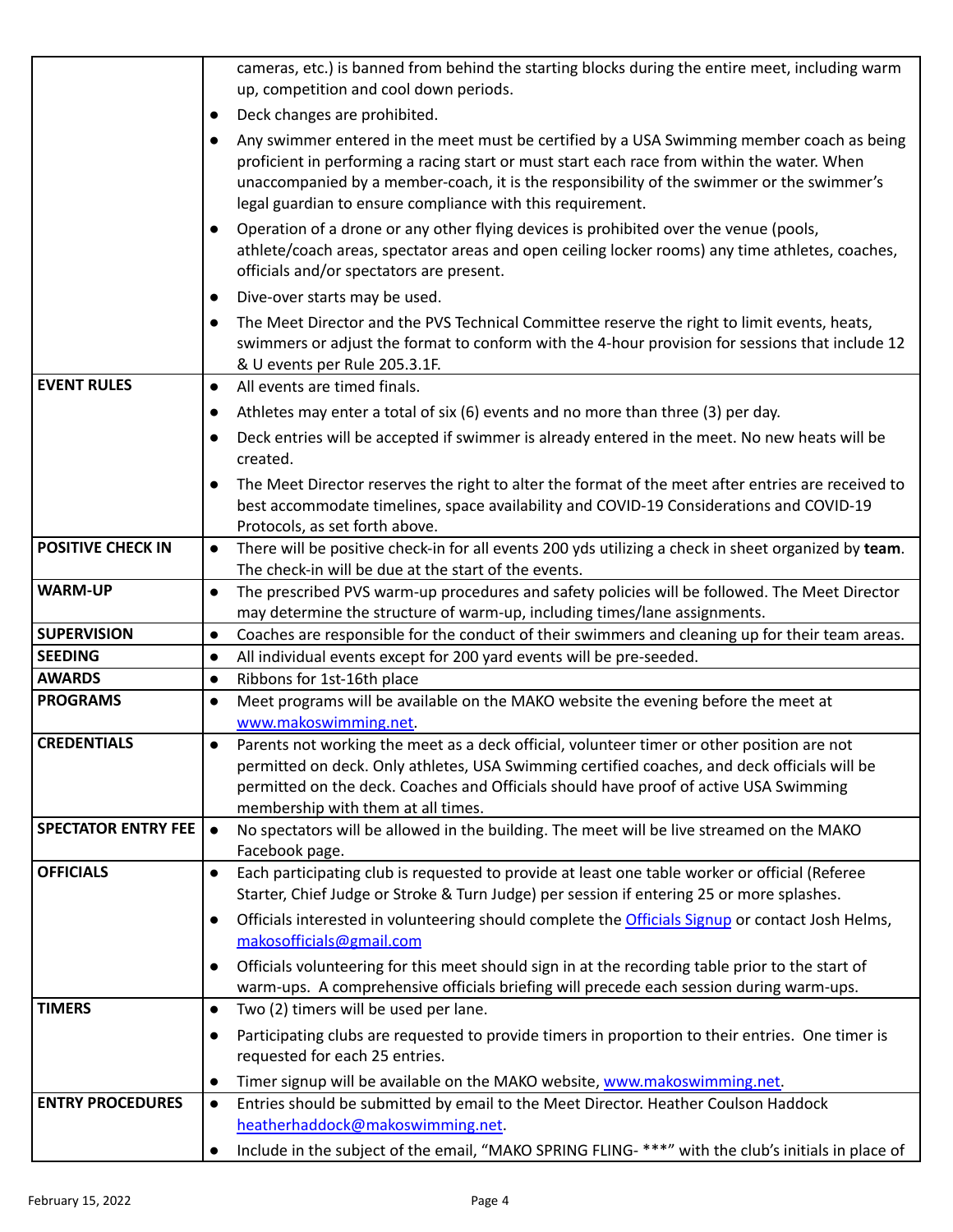|                   | the asterisks. If your club submits multiple entry files include training site in the subject of the<br>email.                                                                                                                                                                                        |
|-------------------|-------------------------------------------------------------------------------------------------------------------------------------------------------------------------------------------------------------------------------------------------------------------------------------------------------|
|                   | Include in entry email: entry file, report of entries by name, report of entries by event.                                                                                                                                                                                                            |
|                   | In the body of your email provide entry numbers (girls, boys, totals), contact information (email,<br>phone, officials contact).                                                                                                                                                                      |
|                   | Entries directly from individual team members will not be accepted.<br>$\bullet$                                                                                                                                                                                                                      |
|                   | Entries by phone or fax will not be accepted.<br>$\bullet$                                                                                                                                                                                                                                            |
|                   | The Meet Director will acknowledge receipt by return email within 24 hours. If acknowledgement<br>$\bullet$<br>is not received in a timely manner, please contact the Meet Director.                                                                                                                  |
|                   | Any club that enters an unregistered or improperly registered athlete, falsifies an entry in any<br>$\bullet$<br>way, or permits an unregistered coach to represent them will be fined the sum of \$100 by PVS<br>and no further entries will be accepted from that club until the said fine is paid. |
| <b>ENTRY FEES</b> | Per Swimmer Surcharge: \$10<br>Individual Event Fee: \$12<br>Deck Entries: \$12                                                                                                                                                                                                                       |
|                   | Make checks payable to HLR, LLC, and mail to:<br><b>PO Box 168</b><br>Clifton, VA 20124                                                                                                                                                                                                               |
|                   | Payment for entries from unattached swimmers not affiliated with a team must be received prior<br>to the meet. Payment may be made by cash or check.                                                                                                                                                  |
|                   | Entry fees are due with meet entry. Unpaid fees will be reported to the PVS Administrative Office<br>$\bullet$<br>at the conclusion of the meet.                                                                                                                                                      |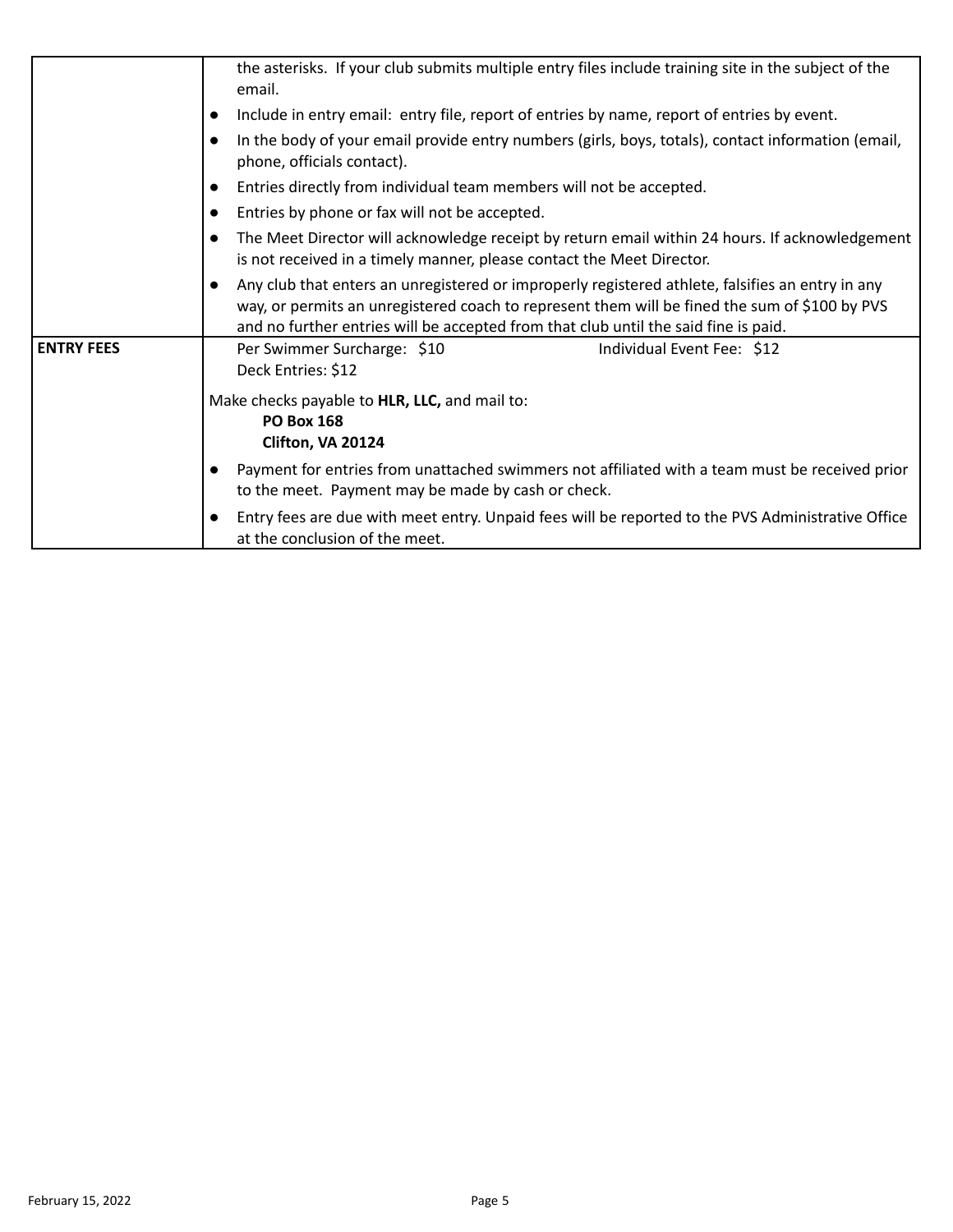# **MAKO SPRING FLING**

## **March 18-20, 2022**

#### **Friday, March 18, 2022**

12&U Warm-up 4:45-5:05 pm, Start Time 5:15 pm

| <b>GIRLS</b> | <b>EVENT</b>          | <b>BOYS</b> |
|--------------|-----------------------|-------------|
| 1            | 8&U 100 Freestyle     | 2           |
| 3            | 8&U 50 Freestyle      | 4           |
| 5            | 8&U 25 Freestyle      | 6           |
| 7            | 9-12 200 Backstroke   | 8           |
| 9            | 8&U 50 Backstroke     | 10          |
| 11           | 8&U 25 Backstroke     | 12          |
| 13           | 9-12 200 Breaststroke | 14          |
| 15           | 8&U 50 Breaststroke   | 16          |
| 17           | 8&U 25 Breaststroke   | 18          |
| 19           | 9-12 200 Butterfly    | 20          |
| 21           | 8&U 50 Butterfly      | 22          |
| 23           | 8&U 25 Butterfly      | 24          |
| 25           | 8&U 100 IM            | 26          |

## **Saturday, March 19**

15&O Warm-up: 7:30-7:55 am, Start Time 8:00 am 13-14 1st Warm-up: 9:20-9:40 am, 2nd Warm-up: 9:40-10:00 am, Start Time 10:05 am 11-12 1st Warm-up: 1:15-1:35 pm, 2nd Warm-up: 1:35-1:55 pm, Start Time 2:00 pm 9-10 1st Warm-up: 5:20-5:40 pm, 2nd Warm-up 5:40-6:00 pm Start Time 6:05 pm

#### **Sunday, March 20, 2022**

15&O Warm-up: 7:30-7:55 am, Start Time 8:00 am 13-14 1st Warm-up: 9:30-9:50 am, 2nd Warm-up: 9:50-10:10 am, Start Time 10:15 am 11-12 1st Warm-up: 1:10-1:30 pm, 2nd Warm-up: 1:30-1:50 pm, Start Time 1:55 pm 9-10 Warm-up: 4:55-5:15 pm, Start Time 5:20 pm

| Saturday, March 19, 2022 |  |
|--------------------------|--|
|--------------------------|--|

| <b>GIRLS</b> | <b>EVENT</b>             | <b>BOYS</b> |
|--------------|--------------------------|-------------|
| 27           | 15&Over 100 Butterfly    | 28          |
| 29           | 15&Over 50 Freestyle     | 30          |
| 31           | 15&Over 200 IM           | 32          |
| 33           | 15&Over 100 Backstroke   | 34          |
| 35           | 15&Over 200 Breaststroke | 36          |

# **Saturday, March 19, 2022 Sunday, March 20, 2022**

| <b>GIRLS</b> | <b>EVENT</b>             | <b>BOYS</b> | <b>GIRLS</b> | <b>EVENT</b>             | <b>BOYS</b> |
|--------------|--------------------------|-------------|--------------|--------------------------|-------------|
| 27           | 15&Over 100 Butterfly    | 28          | 69           | 15&Over 100 Freestyle    | 70          |
| 29           | 15&Over 50 Freestyle     | 30          | 71           | 15&Over 200 Backstroke   | 72          |
| 31           | 15&Over 200 IM           | 32          | 73           | 15&Over 100 Breaststroke | 74          |
| 33           | 15&Over 100 Backstroke   | 34          | 75           | 15&Over 200 Freestyle    | 76          |
| 35           | 15&Over 200 Breaststroke | 36          | 77           | 15&Over 200 Butterfly    | 78          |